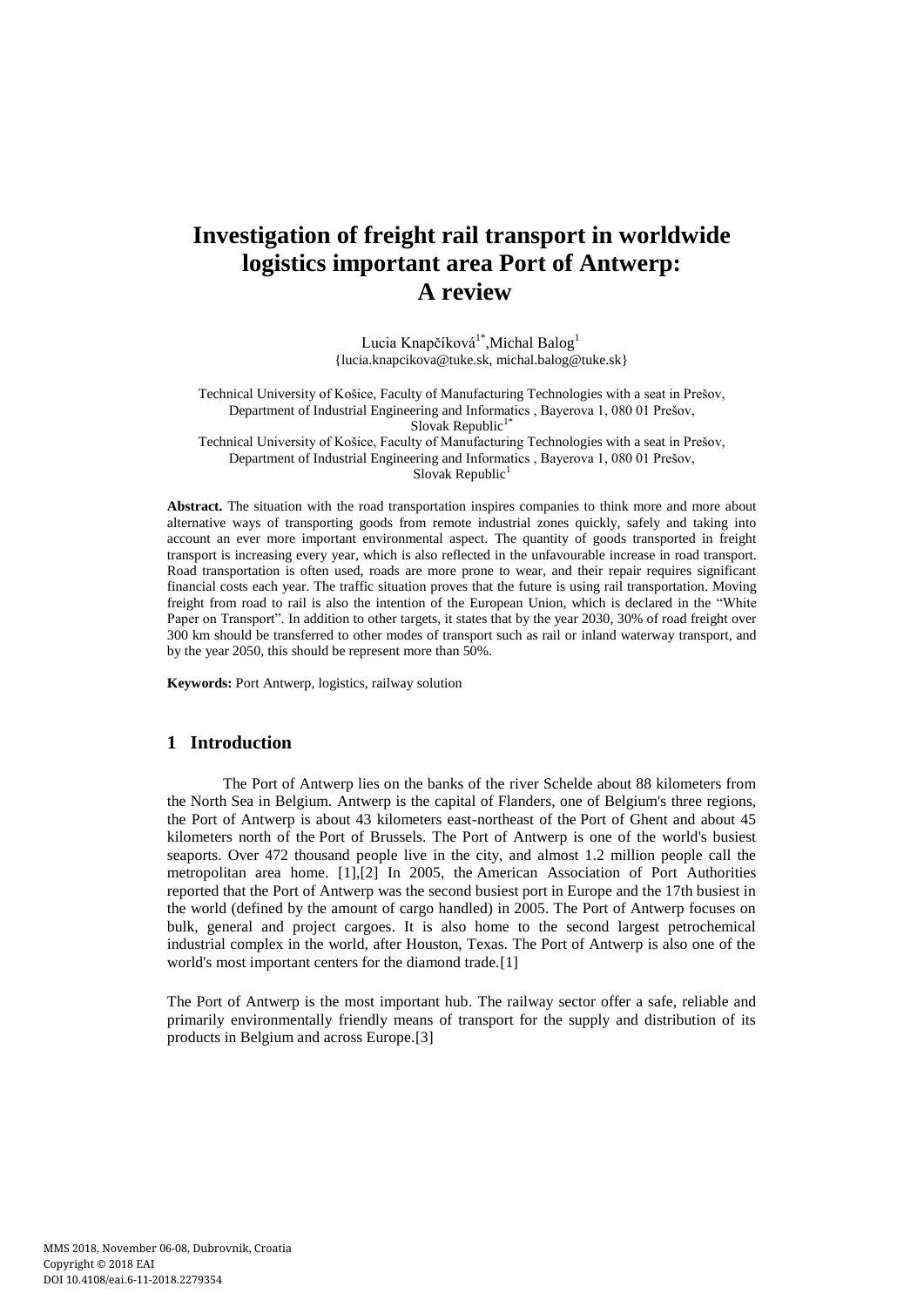

Fig. 1. Port of Antwerp (satellite view) [8]

## **2 Rail transport in the Port of Antwerp**

Antwerp is one of the biggest European rail ports with over 24 million tonnes of cargo are transported by rail every year. The Port of Antwerp aims to further increase the share of freight transport by rail. This is why different services and initiatives have been developed to guarantee customers are able to transport their goods efficiently and reliably. Antwerp is an outstanding rail port. It is a junction of the major rail connections inside and outside Europe. [3] Service providers invest heavily in a rail offering to make it as quick and flexible as possible. Rail allows a significant reduction of the ecological footprint. For the majority of cargo flows it is a valid alternative to road transport. [4]

The port of Antwerp is a centrally located (Fig.2) railway junction for the three main rail corridors in Europe:

- Corridor 1 (Rhine Alpine Corridor): Antwerp Duisburg Cologne Basel Genoa
- Corridor 2 (North Sea Mediterranean Corridor): Antwerp Luxembourg Lyon/Strasbourg - Basel
- Corridor 8 (North Sea Baltic Corridor): Antwerp Duisburg Poland Lithuania

Moreover trains regularly leave from Antwerp to destinations outside Europe such as Russia, Kazakhstan and China. [3]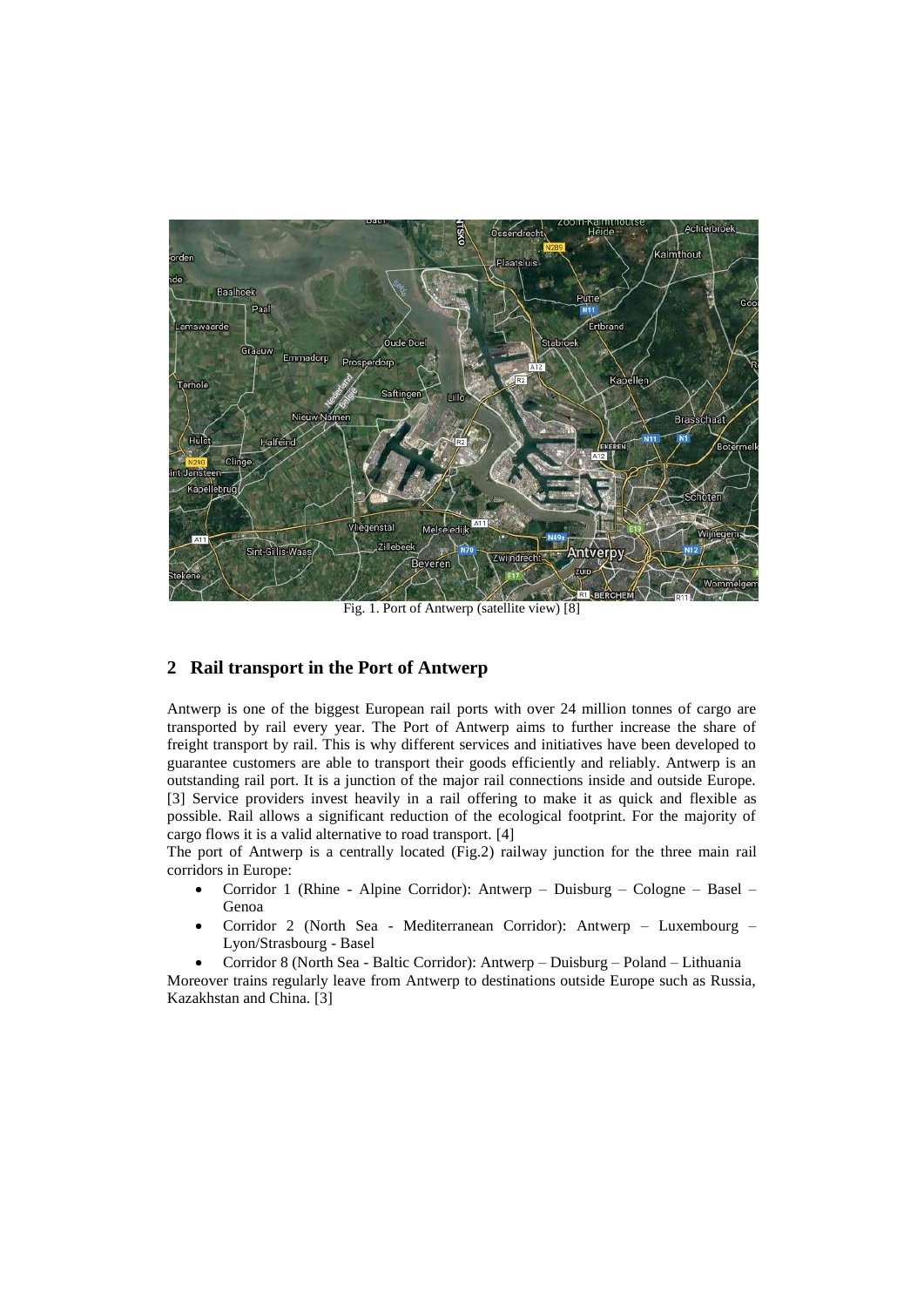

**Fig. 2.** Port of Antwerp, an European railway junction [3]

Many private rail companies and rail operators invest actively in direct international rail connections with the Port of Antwerp for all forms of shipment. This wide choice of specialised providers guarantees a varied offer.[1], [3]

A list of rail dispatching agents active in Antwerp:

- Rail&Sea
- $\bullet$  IRP
- RT Chem
- Kuehne + Nail Rail Logistics

A list of rail operators active in Antwerp:

- $\bullet$  IFB
- HUPAC
- Optimodal Kombiverkehr
- Cemat
- MSC Medlog
- Duisport Rail
- Bulkhaul
- Naviland
- Cargo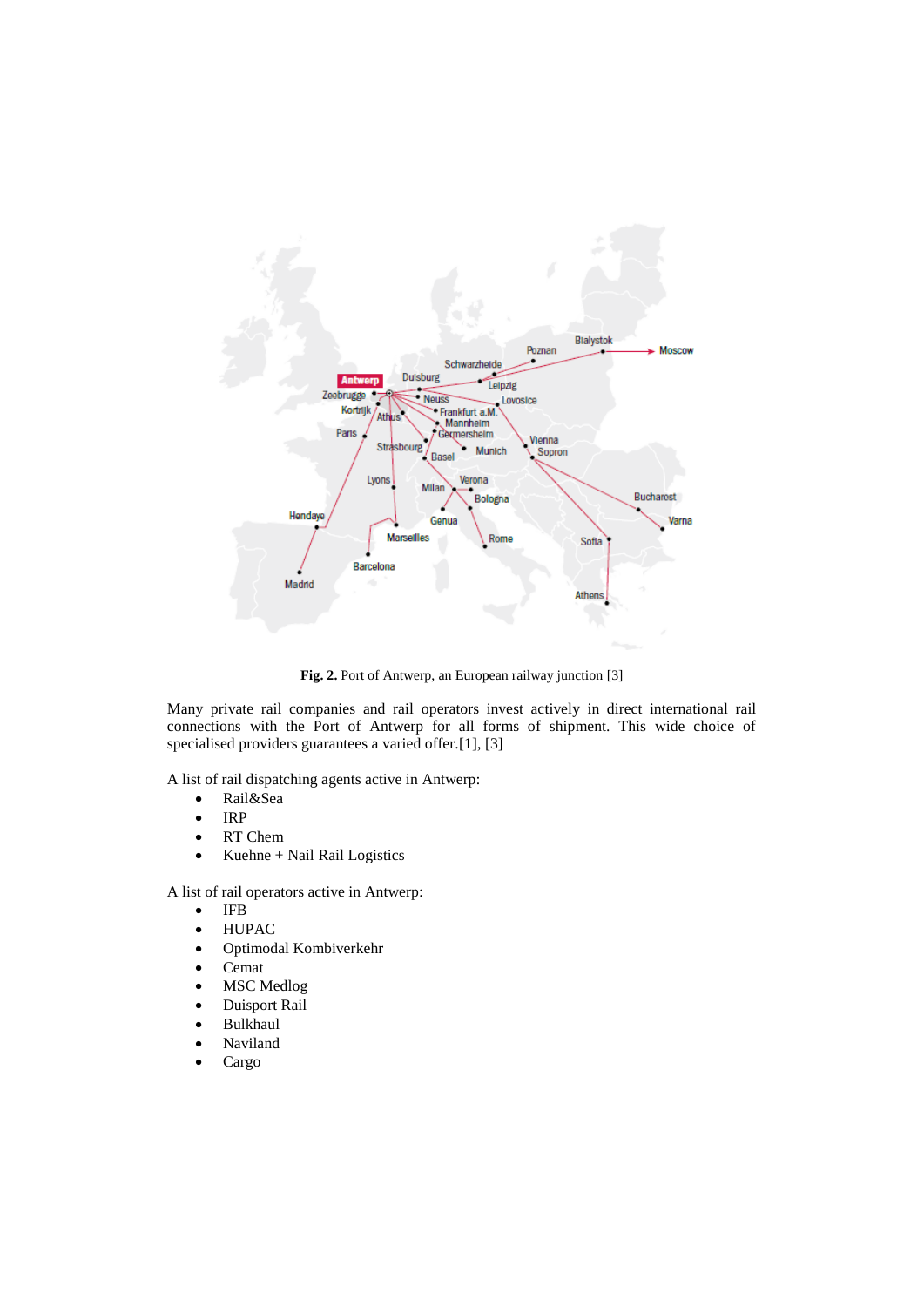- CGM
- IFB/Lineas
- CFL
- Greenmodal
- Quadrum Raillogistics en CFL Multimodal [3]

The Liefkenshoek rail link is a 16,2 km (Fig.3) connection between the Left and Right bank of the Scheldt river. This rail link started operation in December 2014 and has a capacity of 109 freight trains per day in each direction. It offers a time saving of more than half an hour while affording greater reliability of operation.[3],[4]



**Fig.3** The Liefkenshoek rail tunnel [3]

Rail access to the port on the right bank will improve in the coming years with the construction of a fly-over, among other things. This should increase the capacity of the principal access rail by approximately 30% to guarantee the growth of rail transport over time. In the long term the aim is to achieve further capacity growth by the construction of a completely new, second rail access. The final design should be agreed upon in the coming years.[2], [3]

A renewed, high-quality rail connection for Antwerp with the German area of Nordrhein-Westphalia via the Iron Rhine route is also on the agenda. This railway line gives the Port of Antwerp a direct and cost efficient connection with the principal German and Central European rail networks and regions. Reopening the Iron Rhine would be a perfect supplement to the Montzen route connecting Antwerp and Aachen. [3]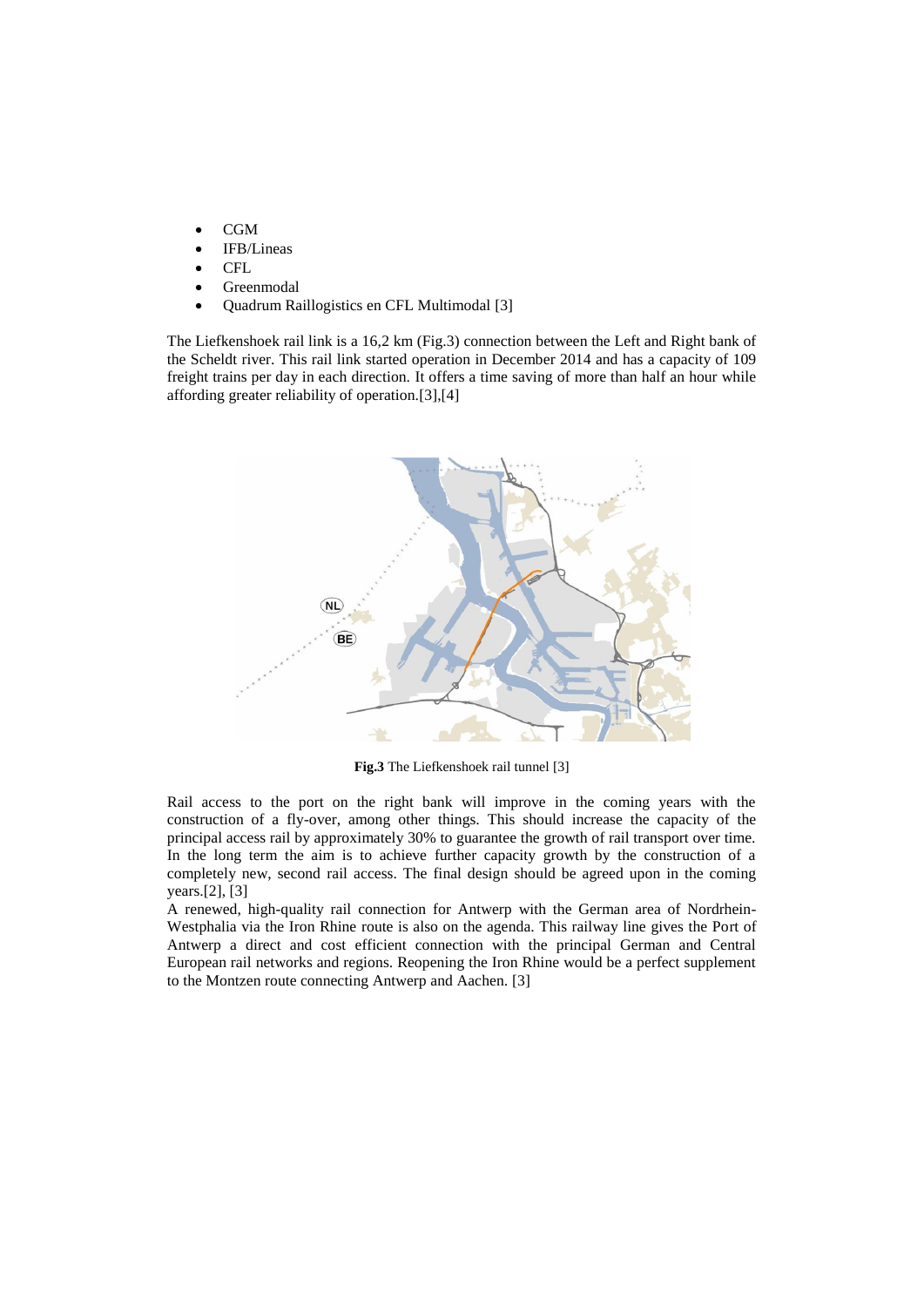#### **3 Transportation of freight rail in the Port of Antwerp**

Terminals in the port area, are certified to strip and stuff containers with dangerous cargo. These companies need a license to operate this container freight station from the Chief Harbour Master. [7]

| Operator                             | <b>Location</b>                         | Code              |  |
|--------------------------------------|-----------------------------------------|-------------------|--|
|                                      |                                         |                   |  |
| <b>Deufol</b>                        | Beliweg - quay 317                      | <b>ACECFS</b>     |  |
| <b>Belgian New Fruitwharf</b>        | Albertdok - quay 188                    | <b>BNF188</b>     |  |
| <b>Belgian New Fruitwharf</b>        | Leopolddok - quay 210                   | <b>BNF210</b>     |  |
| <b>Belgian New Fruitwharf</b>        | Leopolddok - quay 220                   | <b>BNF220</b>     |  |
| Carga N.V.                           | Haven 550 - at portnumber 532           | <b>ALPHAN</b>     |  |
| <b>DP World</b>                      | Deurganckdok, quay 1702                 | <b>AGWCFS</b>     |  |
| <b>Handico Terminals N.V.</b>        | Luithagen 12                            | <b>HANDIC</b>     |  |
| <b>Kroon Service Logistics &amp;</b> | Noorderlaan 123                         | <b>KSLCFS</b>     |  |
| <b>Warehousing N.V.</b>              |                                         |                   |  |
| <b>Transport Joosen</b>              | <b>Bellestraat 2</b>                    | <b>JOOSEN</b>     |  |
| <b>PSAHNN N.V.</b>                   | S853                                    | HNCFS6            |  |
| PSAHNN N.V.                          | Deurganckdok, quay 1742                 | <b>DGTCFS</b>     |  |
| <b>Seaport Terminals N.V.</b>        | Haandorpweg 1 - at portnumber 1227      | <b>SWITZ</b>      |  |
| Valkeniersnatie Storage N.V.         | Tractorweg                              | <b>ANTCFS</b>     |  |
| (Katoen Natie)                       | Warehouse Antverpia 3                   |                   |  |
| Van Aerde N.V.                       | St. Jansweg 9 - at portnumber 1602      | <b>VAERDE</b>     |  |
| Waagnatie N.V.                       | Leopolddok - at portnumber 218          | <b>WAGCFS</b>     |  |
| <b>Th. Wouters Transport</b>         | Klein Zuidland 4                        | <b>WOUTER</b>     |  |
| Wijngaardnatie                       | <b>CONPACK</b>                          | <b>CONCFS</b>     |  |
|                                      | Haminastraat 15 - at portnumber 73      |                   |  |
| Zuidnatie N.V.                       | Terminal Zuidnatie, kaai 118 - magazijn | ZUID <sub>2</sub> |  |
|                                      | 3                                       |                   |  |

**Tab.1** List of the certified container of freight stations in the Port of Antwerp [7]

Almost one-fourth of all containers (23.9% of all containers) travelled through the Port of Antwerp to/from Europe. Almost two million containers (21.3% of all containers) travelled to/from the Near East. Over 1.3 million TEUs (15.5% of all containers) travelled to/from the Middle and Far East, and 1.6 million TEUs (19.3% of all containers) travelled through the Port of Antwerp to/from North and Central America. Of the four million containers leaving the Port of Antwerp, 37% were loaded back onto ocean-going vessels, 12% were delivered to companies within the Port of Antwerp, 16% were sent into Belgium, and 35% were delivered to neighbouring countries. The transport of dangerous goods by rail has recently been up to date, particularly in terms of its safety. They serve the industry and consumers every day, and there is an endeavour to provide them with technical and technological innovations, but focusing on this is not enough. [7]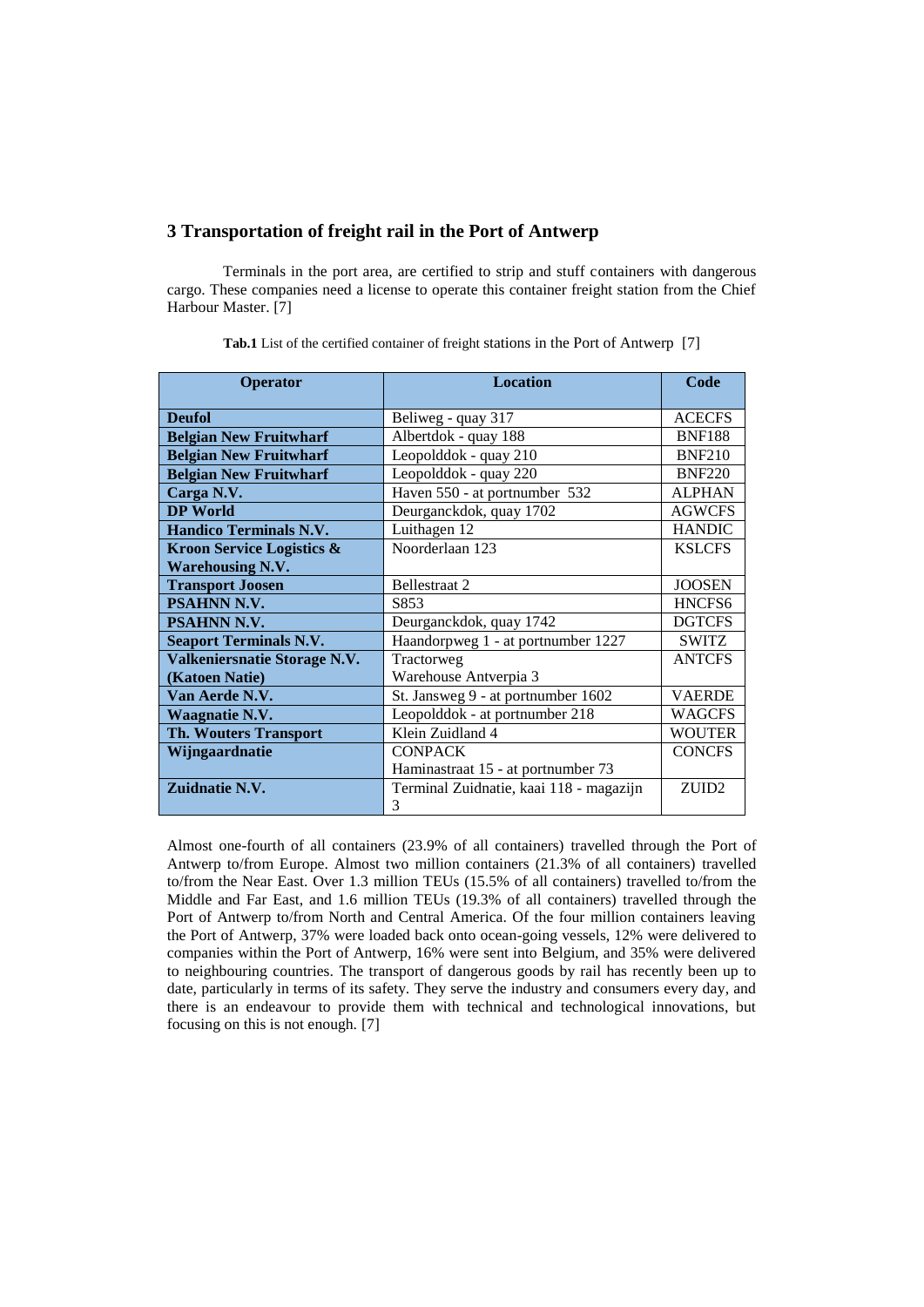The Table 2 describes a statistical data processing of the volume of freight rail transport that has been monitored and processed from 2006 to comparison on previous statistics data, mentioned above.

Developing implementation studies and strategic approaches in the long run also need to be addressed.

| <b>GEO/TIME</b>                                  | 2006  | 2007  | 2008  | 2009  | 2010  | 2011  | 2012  | 2013  | 2014  | 2015  |
|--------------------------------------------------|-------|-------|-------|-------|-------|-------|-------|-------|-------|-------|
| European Union (28 countries)                    | 100.4 | 100.9 | 98.8  | 91.5  | 94    | 92.6  | 90.7  | 91.6  | 90.4  | 90.1  |
| Belgium                                          | 98.9  | 94.1  | 86.7  | 78.6  | 79.5  | 75.6  | 75.3  | 76.3  | 73.8  | 72.5  |
| Bulgaria                                         | 92    | 89.7  | 92.8  | 110.6 | 118.4 | 117.3 | 132.7 | 144.1 | 144.8 | 159.6 |
| Czech Republic                                   | 106.1 | 97.9  | 98.1  | 89.8  | 99.7  | 103   | 98.4  | 103.9 | 100.9 | 101.8 |
| Denmark                                          | 88.1  | 85.8  | 81    | 74.1  | 67.6  | 72.4  | 73.1  | 70.7  | 70    | 65.7  |
| Germany (until 1990 former territory of the FRG) | 102.9 | 104   | 102.5 | 95.7  | 96.7  | 95.1  | 91.4  | 91.5  | 90.7  | 90.1  |
| Estonia                                          | 87.9  | 75.9  | 71.9  | 71.5  | 75.9  | 70.2  | 60.3  | 58.3  | 50.7  | 49    |
| Ireland                                          | 91.6  | 95.7  | 91.5  | 64.4  | 59.2  | 54.8  | 54.6  | 50    | 48.8  | 39.2  |
| Greece                                           | 134.6 | 107.6 | 111.8 | 114.9 | 126.9 | 96.2  | 104.6 | 98.3  | 99.6  | 102.5 |
| Spain                                            | 99.3  | 102.1 | 94.9  | 85.1  | 84.9  | 84.7  | 84.1  | 82.8  | 83.4  | 86.5  |
| France                                           | 100.3 | 101.5 | 95.5  | 82.6  | 83.7  | 84.7  | 79    | 78.2  | 75.4  | 70.7  |
| Croatia                                          | 105.6 | 104.8 | 110   | 100   | 98.1  | 96.2  | 95.8  | 98.8  | 101.2 | 110   |
| Italy                                            | 88.3  | 84.3  | 85    | 81.7  | 84.2  | 70.1  | 63.9  | 66    | 62.1  | 61.5  |
| Cyprus                                           | 80    | 78.8  | 82.5  | 61.9  | 68.9  | 59.5  | 58.5  | 44    | 37.9  | 39    |
| Latvia                                           | 87.5  | 90.9  | 95.6  | 93.8  | 100.8 | 114.5 | 111.7 | 103.5 | 103.7 | 102.4 |
| Lithuania                                        | 101.9 | 102.4 | 101.3 | 100.2 | 109.2 | 114.8 | 113.6 | 115.8 | 119.4 | 112.2 |
| Luxembourg                                       | 96    | 96.4  | 89.6  | 86.5  | 87.1  | 85.4  | 77    | 79.9  | 83.6  | 74    |
| Hungary                                          | 112.7 | 126.7 | 125.2 | 125.5 | 124.8 | 124.2 | 124.8 | 129   | 129.3 | 127.1 |
| Malta                                            | 98.2  | 94.4  | 91.4  | 93.7  | 90.5  | 89.3  | 87    | 83.2  | 76.9  | 71.5  |
| Netherlands                                      | 96.3  | 92.7  | 91    | 83.6  | 91.8  | 89.6  | 87.3  | 89.6  | 89.1  | 84.8  |
| Austria                                          | 103.9 | 99.2  | 93.3  | 80.8  | 82.6  | 80.6  | 74.9  | 71.8  | 73.1  | 71.7  |
| Poland                                           | 105.9 | 111.5 | 113.1 | 113.6 | 122.7 | 121.7 | 124.3 | 134.9 | 131.7 | 131.2 |
| Portugal                                         | 103.4 | 104.1 | 88.7  | 83.4  | 81.2  | 85.1  | 80.8  | 89.8  | 85.5  | 77.9  |
| Romania                                          | 98.2  | 94.4  | 83.8  | 64.1  | 59.5  | 58.8  | 61.9  | 63.6  | 61.7  | 66.1  |
| Slovenia                                         | 102.7 | 107.5 | 118.7 | 114.4 | 124.4 | 129   | 127.1 | 130.8 | 131.2 | 138.9 |
| Slovakia                                         | 92.7  | 98    | 97.3  | 92.3  | 91    | 91.4  | 90.4  | 92.3  | 93.2  | 93.4  |
| Finland                                          | 94.3  | 88.6  | 91.3  | 87.3  | 90.8  | 81.7  | 79.5  | 78.2  | 76.6  | 76.3  |
| Sweden                                           | 98.6  | 97.8  | 100.7 | 90.1  | 91.6  | 89.4  | 83.2  | 80.7  | 91.3  | 86.1  |
| United Kingdom                                   | 100   | 100.1 | 95    | 86.9  | 88.8  | 92.4  | 94    | 87    | 82.2  | 88.1  |
| Norway                                           | 103.6 | 101.3 | 106.8 | 98.4  | 103.6 | 100.5 | 101.6 | 105.1 | 104.9 | 109.4 |
| Switzerland                                      | 100.7 | 97.2  | 85.9  | 79.6  | 79.2  | 80.3  | 76.1  | 76.6  | 77.4  | 75.2  |
| Former Yugoslav Republic of Macedonia            | 110.2 | 131.1 | 118.7 | 79.7  | 81.5  | 72.6  | 64.4  | 62.3  |       |       |

**Tab.2** Volume of freight rail transport in the Europe [9]

As one of the few countries, Finland has set up a comprehensive strategic plan for the transport of hazardous costs for the period up to 2015, which deals not only with the state but also with the challenges and new trends that are useful as a source of inspiration for other countries, including Slovakia. In this country, there is a particular unit.

The institutions are responsible for this hazardous goods transport strategy and also responsible for preparing the necessary legal framework. [9]

It focuses on improving and developing supervision and management, education and services.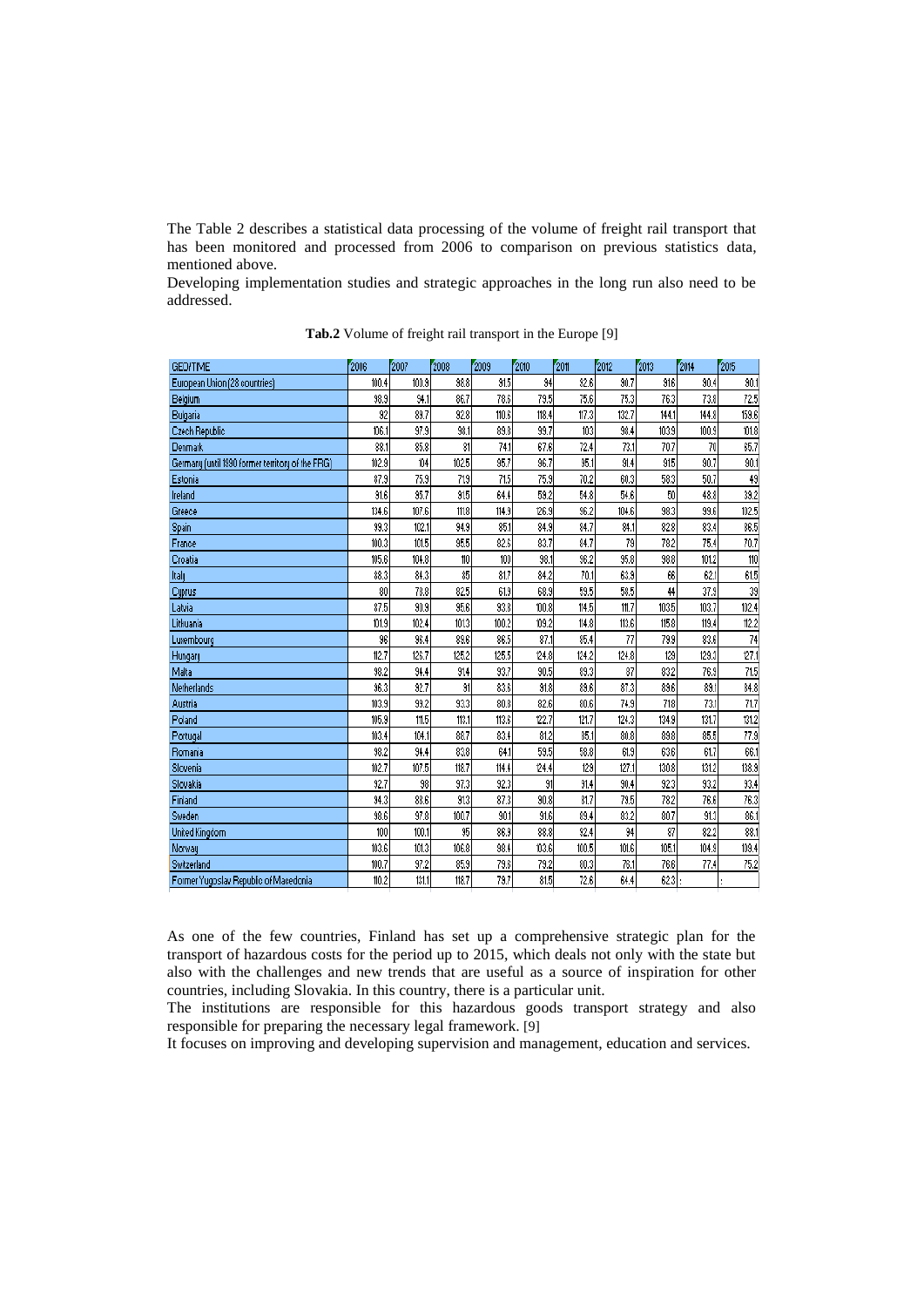#### **4 Suggested solutions of rail transport**

The Antwerp Port Authority is developing numerous strategic partnerships with hinterland hubs and terminals to enhance the port's competitiveness. This neutral service desk closely cooperates with terminals, intermodal operators and cargo owners to facilitate new intermodal services or to increase the frequency of existing ones with European growth regions that currently have little or no connections with Antwerp. [5], [3]

Objectives of the intermodal cell of Antwerp are:

- bringing new target regions within the reach of the port by means of new intermodal solutions;
- positively influencing the [modal split.](http://www.portofantwerp.com/sites/portofantwerp/files/imce/Instream/ModalSplit_EN_2015.PNG)

The port aims to be the hub of European multimodal transport and offer integrated solutions, from foreland to hinterland. [1],[3]

Some strategic partnerships with hinterland partners (Fig.4):

- Collaboration extended gateway Antwerp-Limburg, Terminal ETG Genk
- Collaboration Port of Genk,
- Collaboration Port of Brussels,
- Collaboration Liège Trilogiport,
- Collaboration Port of Duisburg,
- Participation Antwerp East NV (operated by DP World),
- Participation Rail Terminal Chemelot (RTC) [3]



**Fig. 4** Collaboration Port of Antwerp with hinterland partners [3]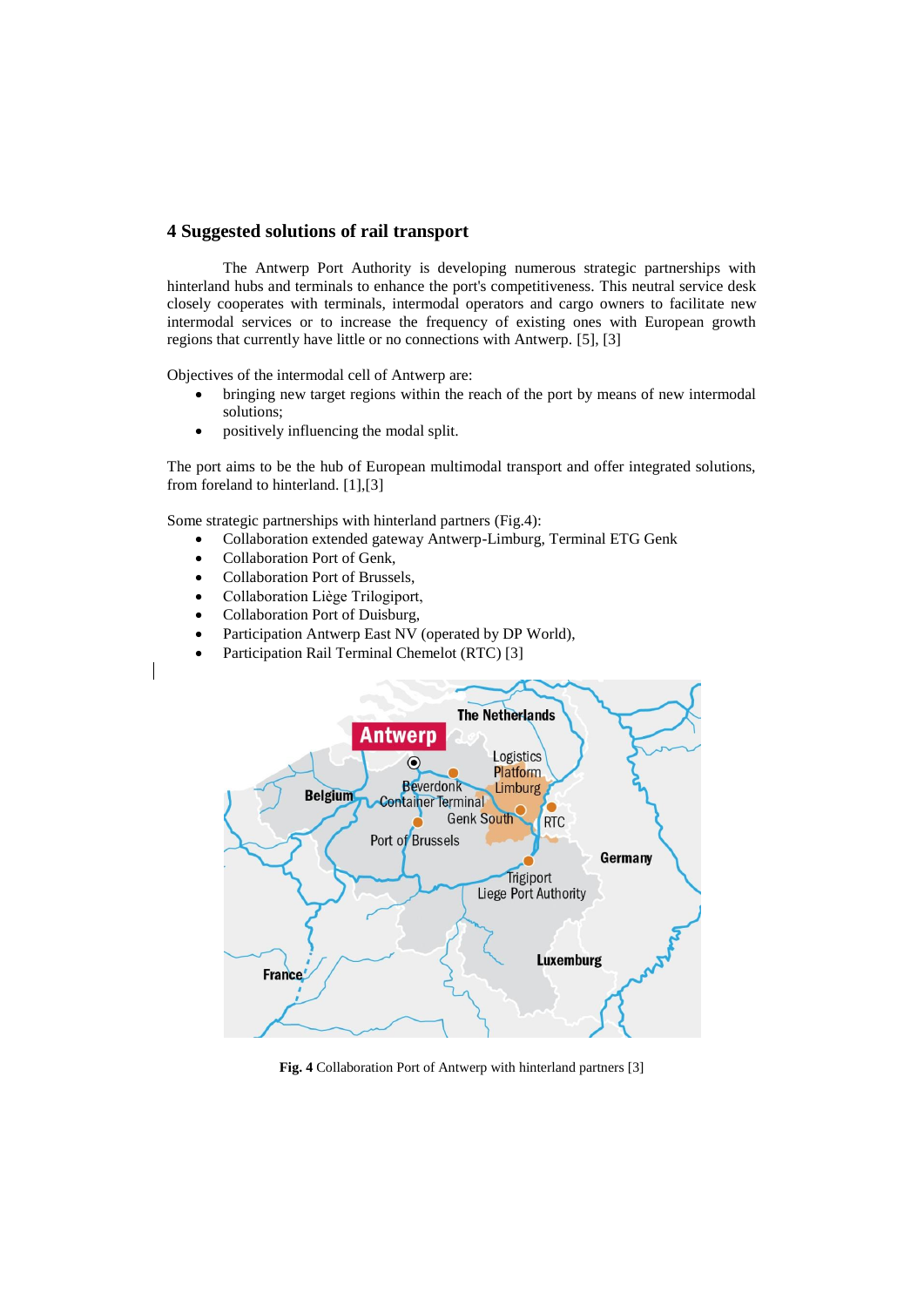The Port Authority provides the right preconditions for the rail market, as follows:

- Work on specialised rail shunting services, an open system for the transport within the port, uniform shunting-engines and the neutral use and operation of the shunting bundles,
- Construct an open installations for the maintenance of wagons and engines,
- Development of a transport buffer for hazardous goods railcars (according to RID)
- Operational improvements for [easy rail](http://www.portofantwerp.com/en/accessible-port/#verbeteringen) access.

#### **Conclusion**

The Port of Antwerp is very important area for railway connection across the Europe, but not only in Europe. The port area is practically in the centre of a big railway network running through Europe. This rail network has destinations varying from Spain to Norway and from Greece to Poland. Every week trains go to 70 destinations in 19 countries. [6] All terminals in the Port of Antwerp are connected to the railway network.

Presented work described an overview of transportation of freight rail in the Port of Antwerp. After analysis we can say:

- More than 1000 km of internal rail tracks,
- More than 250 goods train per day,
- Port of Antwerp prefer Just in Time- logistics method,
- Possibilities of parking facilities for RID wagons,

Transport and storage of chemical products are governed by strict regulations

#### **Acknowledgments**

*This paper is part of a project that has received funding from the European Union´s Horizon 2020 research and innovation programme under grant agreement No. 723274.*





*http://www.lessthanwagonload.eu*